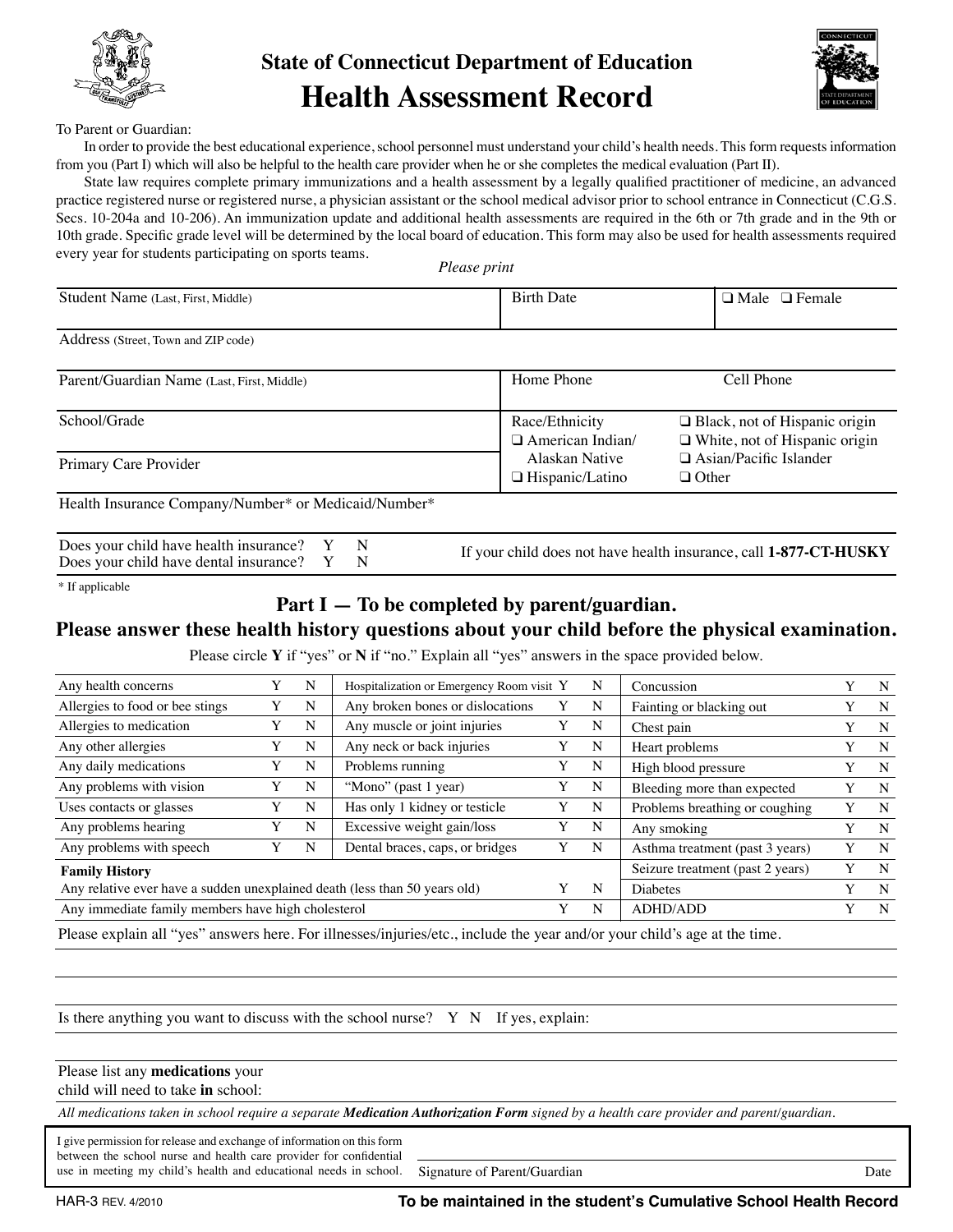## **Part II — Medical Evaluation**

HAR-3 REV. 4/2010

| Student Name <b>Student</b> Name                                                      |                 |                   |                                          |                                                                   |                |                                                                                                                                                                        |                         |                                                                                                                                           | Birth Date <u>Date</u> Date of Exam                                                                                                          |
|---------------------------------------------------------------------------------------|-----------------|-------------------|------------------------------------------|-------------------------------------------------------------------|----------------|------------------------------------------------------------------------------------------------------------------------------------------------------------------------|-------------------------|-------------------------------------------------------------------------------------------------------------------------------------------|----------------------------------------------------------------------------------------------------------------------------------------------|
| $\Box$ I have reviewed the health history information provided in Part I of this form |                 |                   |                                          |                                                                   |                |                                                                                                                                                                        |                         |                                                                                                                                           |                                                                                                                                              |
| <b>Physical Exam</b>                                                                  |                 |                   |                                          |                                                                   |                | Note: *Mandated Screening/Test to be completed by provider under Connecticut State Law                                                                                 |                         |                                                                                                                                           |                                                                                                                                              |
|                                                                                       |                 |                   |                                          |                                                                   |                |                                                                                                                                                                        |                         |                                                                                                                                           | *Height _____ in. / _____% *Weight ______ lbs. / _____% BMI _____ / _____% Pulse _____ *Blood Pressure _____ / _____                         |
|                                                                                       |                 | Normal            |                                          | Describe Abnormal                                                 |                | Ortho                                                                                                                                                                  | Normal                  |                                                                                                                                           | Describe Abnormal                                                                                                                            |
| Neurologic                                                                            |                 |                   |                                          |                                                                   |                | Neck                                                                                                                                                                   |                         |                                                                                                                                           |                                                                                                                                              |
| <b>HEENT</b>                                                                          |                 |                   |                                          |                                                                   |                | Shoulders                                                                                                                                                              |                         |                                                                                                                                           |                                                                                                                                              |
| *Gross Dental                                                                         |                 |                   |                                          |                                                                   |                | Arms/Hands                                                                                                                                                             |                         |                                                                                                                                           |                                                                                                                                              |
| Lymphatic                                                                             |                 |                   |                                          |                                                                   |                | Hips                                                                                                                                                                   |                         |                                                                                                                                           |                                                                                                                                              |
| Heart                                                                                 |                 |                   |                                          |                                                                   |                | Knees                                                                                                                                                                  |                         |                                                                                                                                           |                                                                                                                                              |
| Lungs                                                                                 |                 |                   |                                          |                                                                   |                | Feet/Ankles                                                                                                                                                            |                         |                                                                                                                                           |                                                                                                                                              |
| Abdomen                                                                               |                 |                   |                                          |                                                                   |                | *Postural □ No spinal                                                                                                                                                  |                         | $\Box$ Spine abnormality:                                                                                                                 |                                                                                                                                              |
| Genitalia/hernia                                                                      |                 |                   |                                          |                                                                   |                |                                                                                                                                                                        | abnormality             | $\Box$ Mild                                                                                                                               | $\Box$ Moderate                                                                                                                              |
| Skin                                                                                  |                 |                   |                                          |                                                                   |                |                                                                                                                                                                        |                         |                                                                                                                                           | $\Box$ Marked $\Box$ Referral made                                                                                                           |
| <b>Screenings</b>                                                                     |                 |                   |                                          |                                                                   |                |                                                                                                                                                                        |                         |                                                                                                                                           |                                                                                                                                              |
| *Vision Screening                                                                     |                 |                   |                                          | *Auditory Screening                                               |                |                                                                                                                                                                        |                         |                                                                                                                                           | Date                                                                                                                                         |
| Type:                                                                                 |                 | <b>Right</b>      | Left                                     | Type:                                                             | <b>Right</b>   | Left                                                                                                                                                                   | Lead:                   |                                                                                                                                           |                                                                                                                                              |
| With glasses                                                                          |                 | 20/               | 20/                                      |                                                                   | $\square$ Pass | $\square$ Pass                                                                                                                                                         |                         | *HCT/HGB:                                                                                                                                 |                                                                                                                                              |
|                                                                                       | Without glasses | 20/               | 20/                                      |                                                                   | $\Box$ Fail    | $\Box$ Fail                                                                                                                                                            |                         |                                                                                                                                           |                                                                                                                                              |
| $\Box$ Referral made                                                                  |                 |                   |                                          | $\Box$ Referral made                                              |                |                                                                                                                                                                        | Other:                  |                                                                                                                                           |                                                                                                                                              |
| TB: High-risk group?                                                                  |                 |                   | $\Box$ No $\Box$ Yes                     | PPD date read:                                                    |                | Results:                                                                                                                                                               |                         | Treatment:                                                                                                                                |                                                                                                                                              |
| *IMMUNIZATIONS                                                                        |                 |                   |                                          |                                                                   |                |                                                                                                                                                                        |                         |                                                                                                                                           |                                                                                                                                              |
| □ Up to Date or □ Catch-up Schedule: MUST HAVE IMMUNIZATION RECORD ATTACHED           |                 |                   |                                          |                                                                   |                |                                                                                                                                                                        |                         |                                                                                                                                           |                                                                                                                                              |
| *Chronic Disease Assessment:                                                          |                 |                   |                                          |                                                                   |                |                                                                                                                                                                        |                         |                                                                                                                                           |                                                                                                                                              |
| Asthma                                                                                |                 |                   |                                          | If yes, please provide a copy of the Asthma Action Plan to School |                |                                                                                                                                                                        |                         |                                                                                                                                           | $\Box$ No $\Box$ Yes: $\Box$ Intermittent $\Box$ Mild Persistent $\Box$ Moderate Persistent $\Box$ Severe Persistent $\Box$ Exercise induced |
| Anaphylaxis □ No<br><b>Allergies</b>                                                  |                 |                   | History of Anaphylaxis $\Box$ No         | $\Box$ Yes                                                        |                | $\Box$ Yes: $\Box$ Food $\Box$ Insects $\Box$ Latex $\Box$ Unknown source<br>If yes, please provide a copy of the Emergency Allergy Plan to School<br>Epi Pen required | $\Box$ No<br>$\Box$ Yes |                                                                                                                                           |                                                                                                                                              |
| <b>Diabetes</b>                                                                       | $\square$ No    |                   | $\Box$ Yes: $\Box$ Type I $\Box$ Type II |                                                                   |                | <b>Other Chronic Disease:</b>                                                                                                                                          |                         |                                                                                                                                           |                                                                                                                                              |
| <b>Seizures</b>                                                                       | $\Box$ No       | $\Box$ Yes, type: |                                          |                                                                   |                |                                                                                                                                                                        |                         |                                                                                                                                           |                                                                                                                                              |
| Explain:                                                                              |                 |                   |                                          |                                                                   |                |                                                                                                                                                                        |                         |                                                                                                                                           | $\Box$ This student has a developmental, emotional, behavioral or psychiatric condition that may affect his or her educational experience.   |
|                                                                                       |                 |                   |                                          |                                                                   |                |                                                                                                                                                                        |                         |                                                                                                                                           |                                                                                                                                              |
|                                                                                       |                 |                   |                                          | This student may: $\Box$ participate fully in the school program  |                |                                                                                                                                                                        |                         |                                                                                                                                           |                                                                                                                                              |
|                                                                                       |                 |                   |                                          |                                                                   |                | This student may: $\Box$ participate fully in athletic activities and competitive sports                                                                               |                         |                                                                                                                                           | $\Box$ participate in athletic activities and competitive sports with the following restriction/adaptation: $\Box$                           |
|                                                                                       |                 |                   |                                          |                                                                   |                |                                                                                                                                                                        |                         | Is this the student's medical home? $\Box$ Yes $\Box$ No $\Box$ I would like to discuss information in this report with the school nurse. | □ Yes □ No Based on this comprehensive health history and physical examination, this student has maintained his/her level of wellness.       |
|                                                                                       |                 |                   |                                          |                                                                   |                |                                                                                                                                                                        |                         |                                                                                                                                           |                                                                                                                                              |
|                                                                                       |                 |                   |                                          |                                                                   |                |                                                                                                                                                                        |                         |                                                                                                                                           |                                                                                                                                              |

Signature of health care provider MD/DO/APRN/PA Date Signed Printed/Stamped *Provider* Name and Phone Number